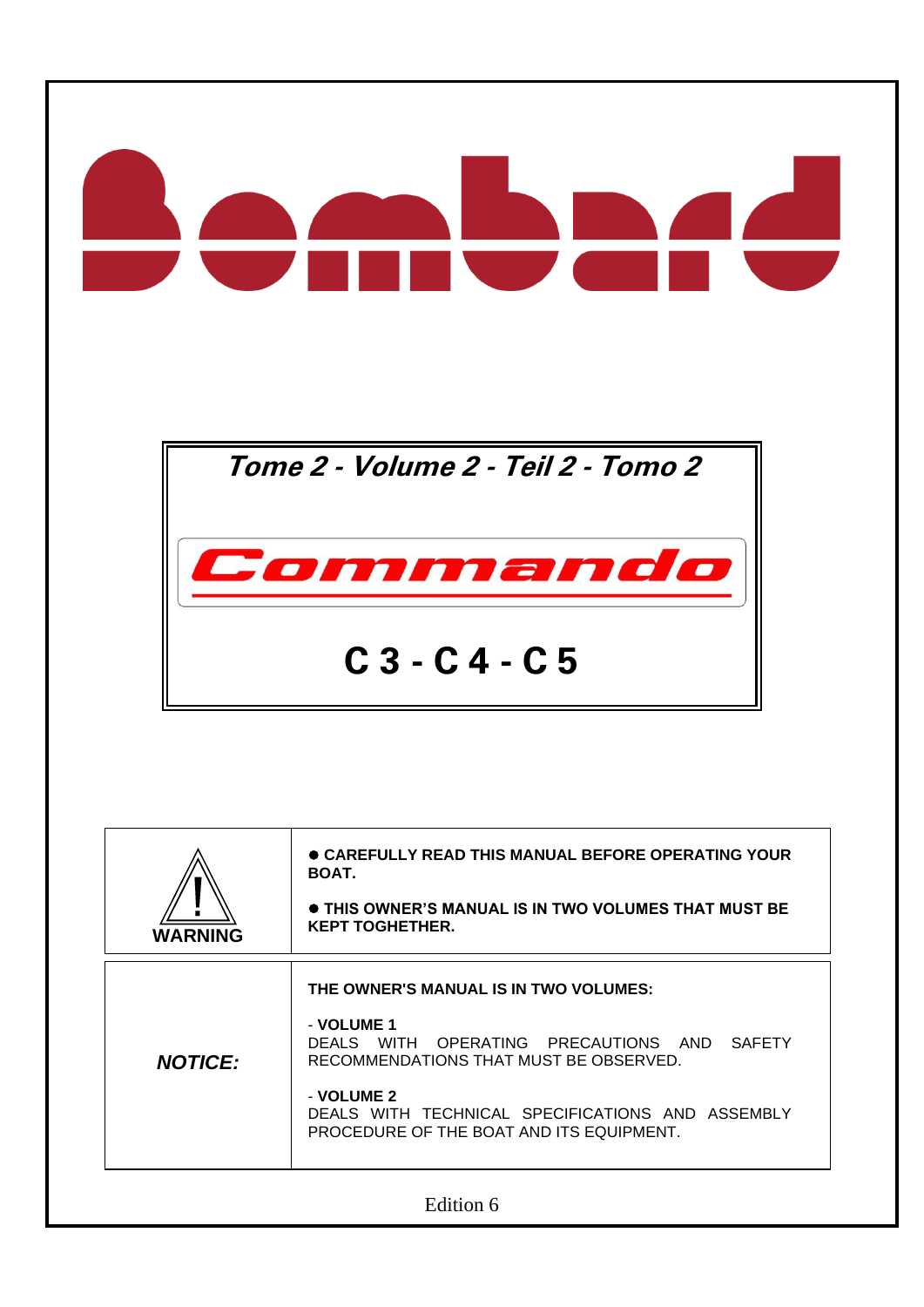# **VOLUME 2 TECHNICAL SPECIFICATIONS - ASSEMBLY PROCEDURE**



**C 3 - C 4 - C 5**

## **CONTENTS**

|                                | Page         |                                                    | Page            |
|--------------------------------|--------------|----------------------------------------------------|-----------------|
| <b>⇒Assembly procedure</b>     | $\mathbf{2}$ | $\Rightarrow$ Inflation                            | 6               |
| <b>⇒Check on unpacking</b>     | $\mathbf{2}$ | ⇒Pressure                                          |                 |
| $\Rightarrow$ Assembly         | $3 - 4$      | <b>⇒Deflation - folding the boat</b>               | 8               |
| $\Rightarrow$ Inflation system | 5            | - Technical specification<br>- General description | 9<br>$10-11-12$ |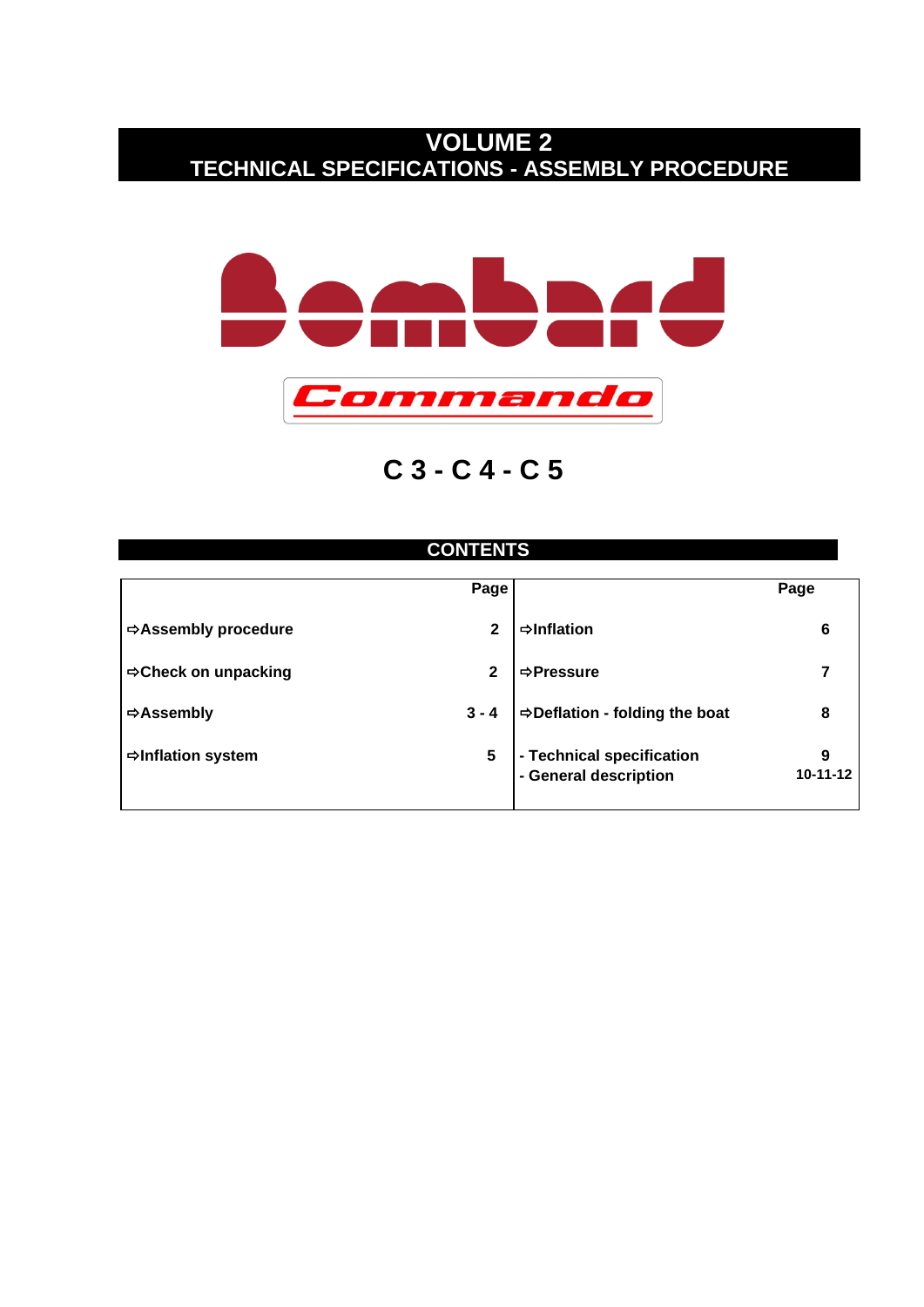### **ASSEMBLY PROCEDURE**

We recommend that you follow the specific order of the assembly procedure. Proceed step by step and refer to the corresponding pages.

| <b>PROCEDURE</b>                                        | <b>PAGE</b> | <b>SECTION</b>              |
|---------------------------------------------------------|-------------|-----------------------------|
| 1. inventory the elements composing your boat,          | 2           | <b>CHECK ON UNPACKING</b>   |
| and learn how to recognise them                         | $I - IV$    | <b>DESCRIPTION</b>          |
| 2. activate valves in inflating position                | 5           | <b>INFLATION SYSTEM</b>     |
| 3. slightly inflate the main buoyancy tube              | 6           | <b>INFLATION</b>            |
| 4. assemble the floorboard                              | $3 - 4$     | <b>ASSEMBLY</b>             |
| 5. finish inflation of the boat to the correct pressure | $6 - 7$     | <b>INFLATION / PRESSURE</b> |

### **CHECK ON UNPACKING**



**DO NOT USE A SHARP TOOL**

The pack must contain: 1 buoyancy tube +

| Commando                   | C <sub>3</sub> | C <sub>4</sub> | C <sub>5</sub> |
|----------------------------|----------------|----------------|----------------|
| Floorboard                 | Alu            | Alu            | Alu            |
| Number of pieces           | $3 + 3$        | $3 + 3$        | $3 + 3$        |
| <b>Stringers</b>           | $\mathbf{2}$   | 2              | 2              |
| Wooden keel (3 elements)   | X              | X              | X              |
| Owner's manual (2 volumes) | X              | X              | X              |
| Repair kit                 | X              | X              | χ              |
| <b>Standard equipment</b>  |                |                |                |
| Paddle                     | $\mathbf{c}$   | $\mathbf{c}$   | 2              |
| Pressure gauje             |                |                |                |
| Foot-pump                  |                |                |                |
| Mast and pennant           |                |                |                |
| Carrying bag               | 2              | 2              |                |

You can equip your boat with many optional accessories (transportation wheels, boarding ladder, lifting rings etc.). Ask your dealer to advise you.

**NOTICE : IF YOU WISH TO ADD LIFTING RINGS, YOU MUST FIX THEM ON THE BUOYANCY TUBE, NEVER ON THE FLOOR**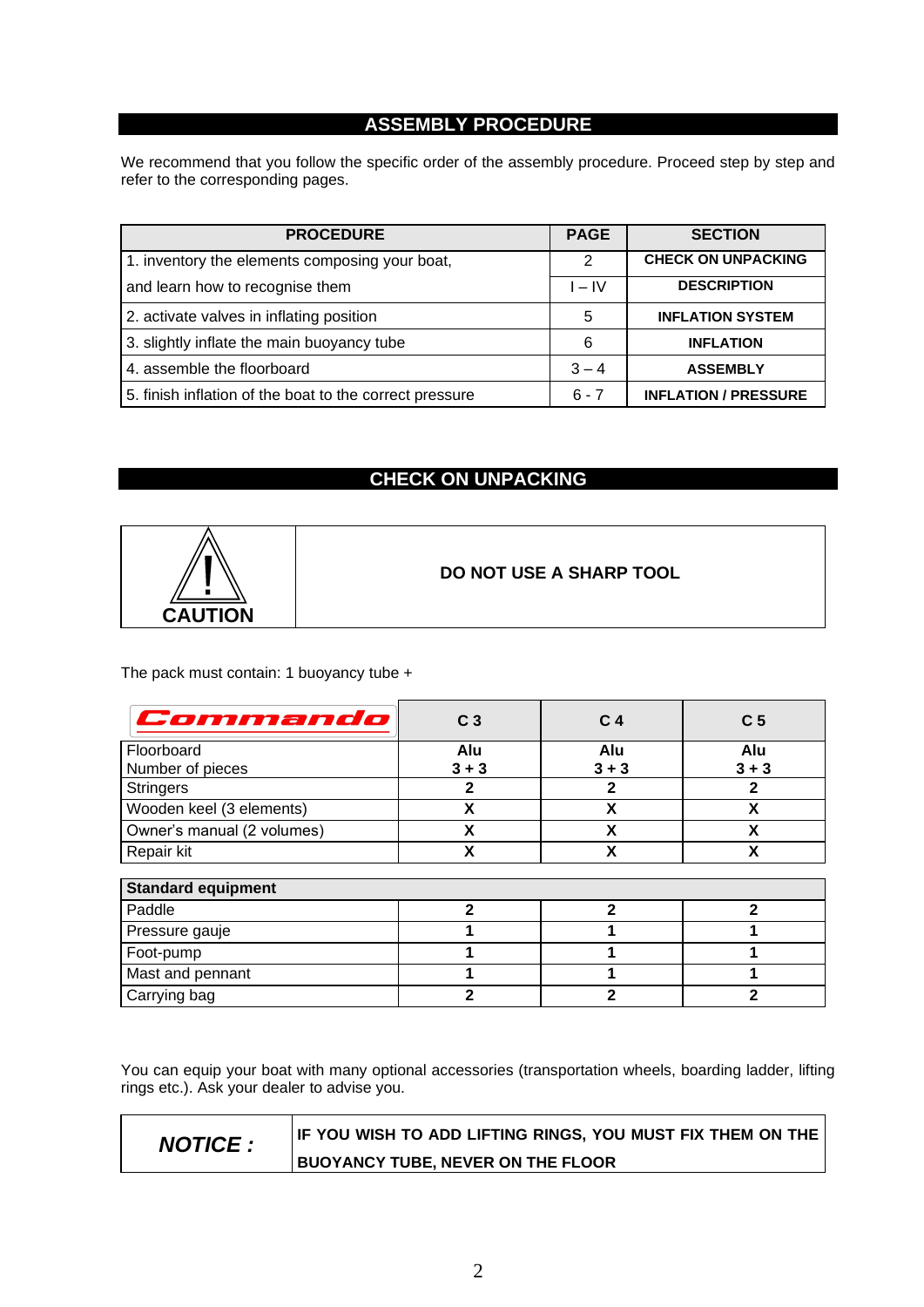### **ASSEMBLY**

#### Choose a smooth and clean surface



**IF THE BUOYANCY TUBE WAS STORED AT A TEMPERATURE BELOW 0°C / 32°F, LEAVE IT AT 20°C / 68°F FOR 12 HOURS BEFORE UNFOLDING.**

#### **FLOORBOARD ASSEMBLY**

• Sprinkle some starch in the angle (joint of the buoyancy tubes to the bottom) to facilitate fitting.



#### **NEVER USE TALCUM POWDER**

• **Make sure you identify the parts and direction in which they fit:**

- The floorboard consists of 3 main sections and 3 sections in the bow [fig 1] you can identify the good position of sections by the stickers located on the right corner of each section.

- The bow sections have an upside and a downside. The upside is identified by a label representing the sun (11).

- 1. **Slightly** inflate the tube
- 2. **Insert** the bow section (1) into the angle at the bow.
- 3. **Insert** keel element (7) under element (1) until stop blocks get fixed [fig.2]

4. **fit** element (8) and (9) of the keel as an apex (in a tent-like position) [fig.2]

5. **carefully flatten** this apex so that the two elements are aligned. Another person can help raising the bow of the boat up to 40 cm; otherwise, you can settle the bow of your boat on a 40 cm high spacer that you will remove once assembly is over.

6. **Respecting the order : slide** element (2) against element (1), element (3) against element (2) then slide element (6) against the transom retaining batten (10) [fig 6], and position elements (4) and 5 as an apex. [fig.3]. IMPORTANT: Check the good position of the keel into its blocks.

7. **Flatten** the apex by standing on it (in the boat) and pulling the lifelines to prevent the fabric being pinched [fig. 5].

8. **Assemble** the stringers (see instructions bellow).

#### **ASSEMBLY OF THE STRINGERS**

The stringers are essential to good working of the boat: they lock the floorboard together and rigidify its structure.

- 1. **Position** the stringer on the edge of the floorboard. The reference mark on the stringer must remain on top (**the thicker part should be towards the top)** [fig. 7].
- 2. **Fit** the stringers between the two buffers of sections 4 and 6 [fig. 4 7].
- 3. **Rotate** the stringer in the angle so as to press them against the bottom [fig. 7].
- 4. Because of the self-locking system of the floorboard, the stingers will fit into place once the buoyancy tube is inflated.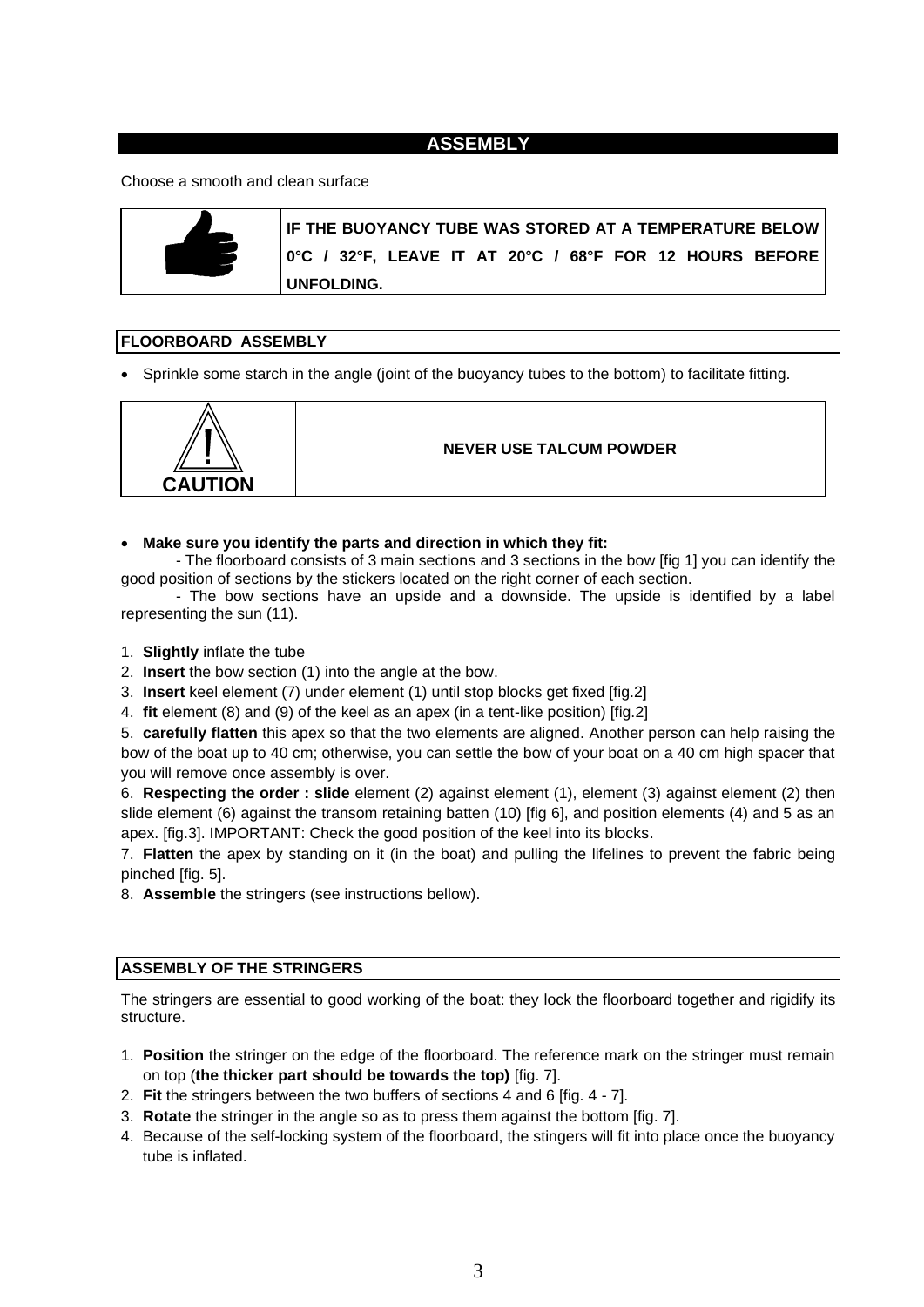# **ASSEMBLY**









4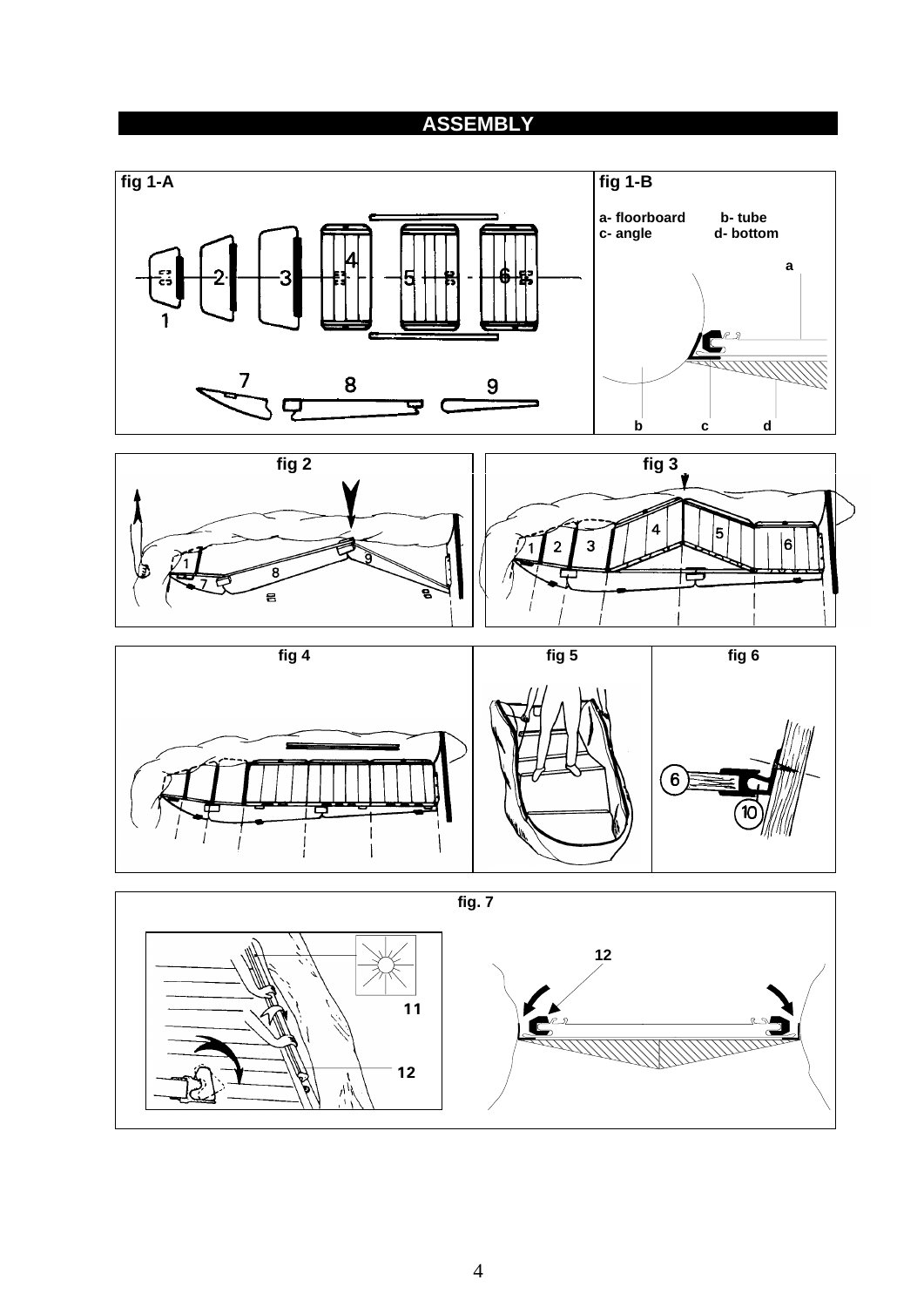# **INFLATION SYSTEM**

### **THE FOOT PUMP**

- **a. connecting tip b. hose end piece**
- **c. hose base**
- **d. outlet for inflation**



**THE EASY PUSH VALVES**

### **To activate the easy push valves:**

| To change position | In inflating position                                                                                                   | In deflating position                     |  |
|--------------------|-------------------------------------------------------------------------------------------------------------------------|-------------------------------------------|--|
|                    | ,,,,,,,,<br>____                                                                                                        |                                           |  |
|                    | The membrane is closed, the knob                                                                                        | The membrane is open, the knob<br>is down |  |
| Push               | is up                                                                                                                   |                                           |  |
| <b>NOTICE:</b>     | TO SCREW OR UNSCREW THE VALVE CAPS, TURN WITHOUT<br>PRESSING OR FORCING (THIS COULD UNSCREW THE INNER VALVE<br>SYSTEM). |                                           |  |

### **THE PRESSURE GAUGE**

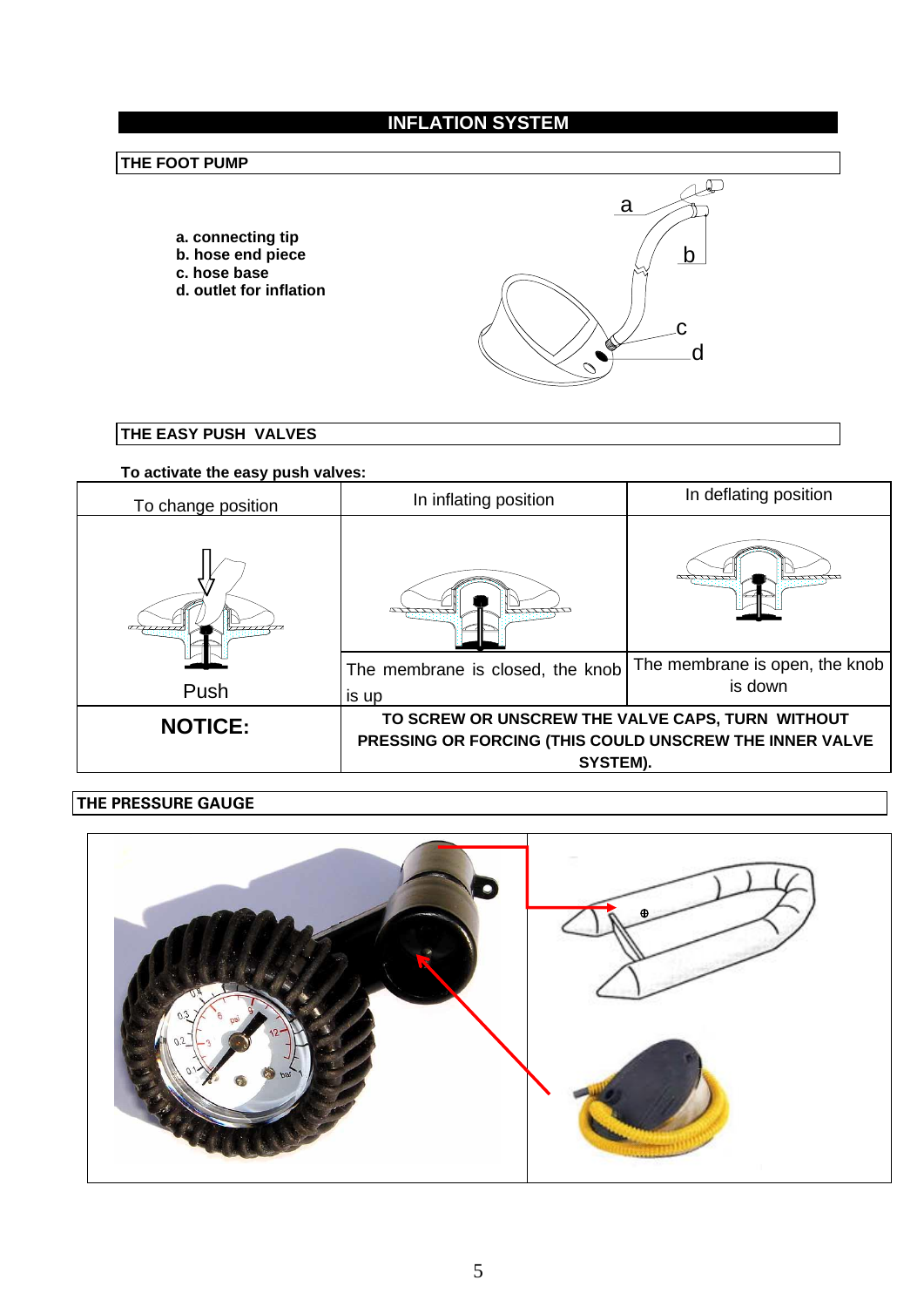### **INFLATION**

#### **Activate all valves into inflation position**.

Fit the hose to the foot-pump. To inflate your boat properly, the bottom side of the foot-pump must rest on a flat ground. Pump evenly to inflate rapidly.





**DO NOT USE A COMPRESSOR OR A BOTTLE OF COMPRESSED AIR**

You can us the electrical air pump *ACCESS* (ask your Dealer).

### **TO INFLATE THE BUOYANCY TUBE**

- Insert the pump hose end piece (add the correct connecting tip for the semi-recessed valve)
- Inflate **(pressure = 240 mb, reefer to PRESSURE section)** making sure that each compartment is equal. When correctly inflated, the internal bulkheads (a) are not visible.





|  | سنبصر<br>ඏ<br>(@)<br>(G)<br>(C)<br>100 %<br>100 %<br>100 % |
|--|------------------------------------------------------------|
|--|------------------------------------------------------------|

**Inflation is over:** fit the valve caps tight (clockwise).

*NOTICE :* A slight air-leak before screwing the valve caps is normal. **ONLY THE VALVE CAPS CAN ENSURE FINAL AIR TIGHTNESS**.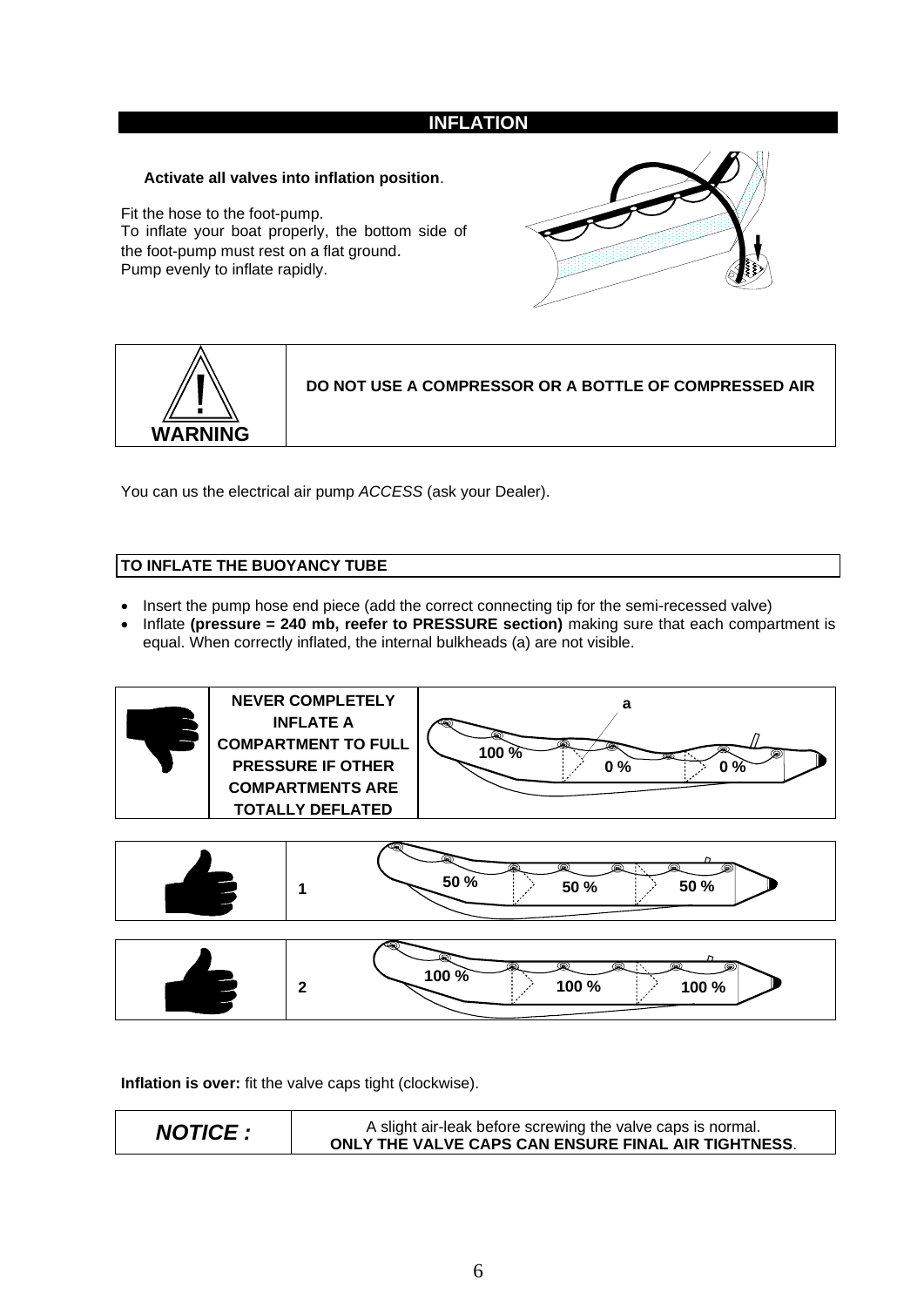#### **PRESSURE**

#### **The correct pressure for the buoyancy tube 240 mb/3,48 PSI**

If your boat is not equipped with a *ACCESS* pressure indicator, we recommend that you purchase one from your Dealer. This will permit a quick and efficient control of the pressure during inflation. Without a pressure indicator, stop inflating when the foot-pump gets difficult to operate, and the boat is « hard » (you should not be able to bend the cone ends).

| Ambient temperature of air and water  | Ambient temperature | tubes' internal pressure |
|---------------------------------------|---------------------|--------------------------|
| have an effect on the boat's internal | +1°C / +1.8°F       | +4 mb / 0,06 PSI         |
| pressure                              | -1°C / -1.8°F       | -4 mb / 0.06 PSI         |

#### **Therefore, it is important to anticipate:**

Because of temperature variations (especially when this variation is important between the beginning and the end of the day, in hot areas) check and adjust the pressure in the inflated compartments by inflating or deflating. Be sure that pressure remains within the recommended zone, between 220 mb/3,10 PSI and 270 mb/3,85 PSI (green area).

#### **RISK OF UNDERPRESSURE**

**EXAMPLE:** Your boat is in direct sunlight on the beach (temperature =50°C/122°F) at recommended pressure (240 mb/3,48 PSI). after putting it in the colder water (temperature =  $20^{\circ}$ C/68°F), the internal temperature and pressure of the tubes will both drop (up to 120 mb/1.7  $=20^{\circ}$ C/68 $^{\circ}$ F), the internal temperature and pressure of the tubes will both drop (up to PSI) and **YOU WILL HAVE TO INFLATE AGAIN** until you regain the lost pressure due to the difference in temperatures. Therefore, a loss of pressure at the end of the day when ambient temperature drops is perfectly normal.

#### *NOTICE :* **Proper inflation is critical to the performance of the boat. It is the pressure in the tubes that gives your boat the necessary rigidity to perform well. Underinflation causes improper flexing of the tubes which will result in stress and chafe**

#### **RISK OF OVERPRESSURE**

**EXAMPLE:** Your boat is inflated to the recommended pressure (240 mb/3,48 PSI) at the beginning of the day (low ambient temperature = $10^{\circ}C/50^{\circ}F$ ). Later in the day, your boat is in direct sunlight on the beach or on a yacht's deck (temperature =50°C/122°F). Internal temperature of all inflated compartments can then increase and reach up to 70°C/158°F (especially for dark-coloured tubes). The consequence will be a doubling of previous pressure (480 mb/6,8 PSI). **YOU WILL THEN HAVE TO DEFLATE** until you reach the recommended pressure.



**WHEN YOUR BOAT IS OVER INFLATED, PRESSURE BECOMES TOO STRONG FOR THE INFLATABLE STRUCTURE, AND COULD CAUSE A BREAK IN THE FABRIC ASSEMBLY**

**IN CASE OF OVERPRESSURE**

#### **EASY PUSH VALVE :**

Deflate by pressing the spring loaded button.

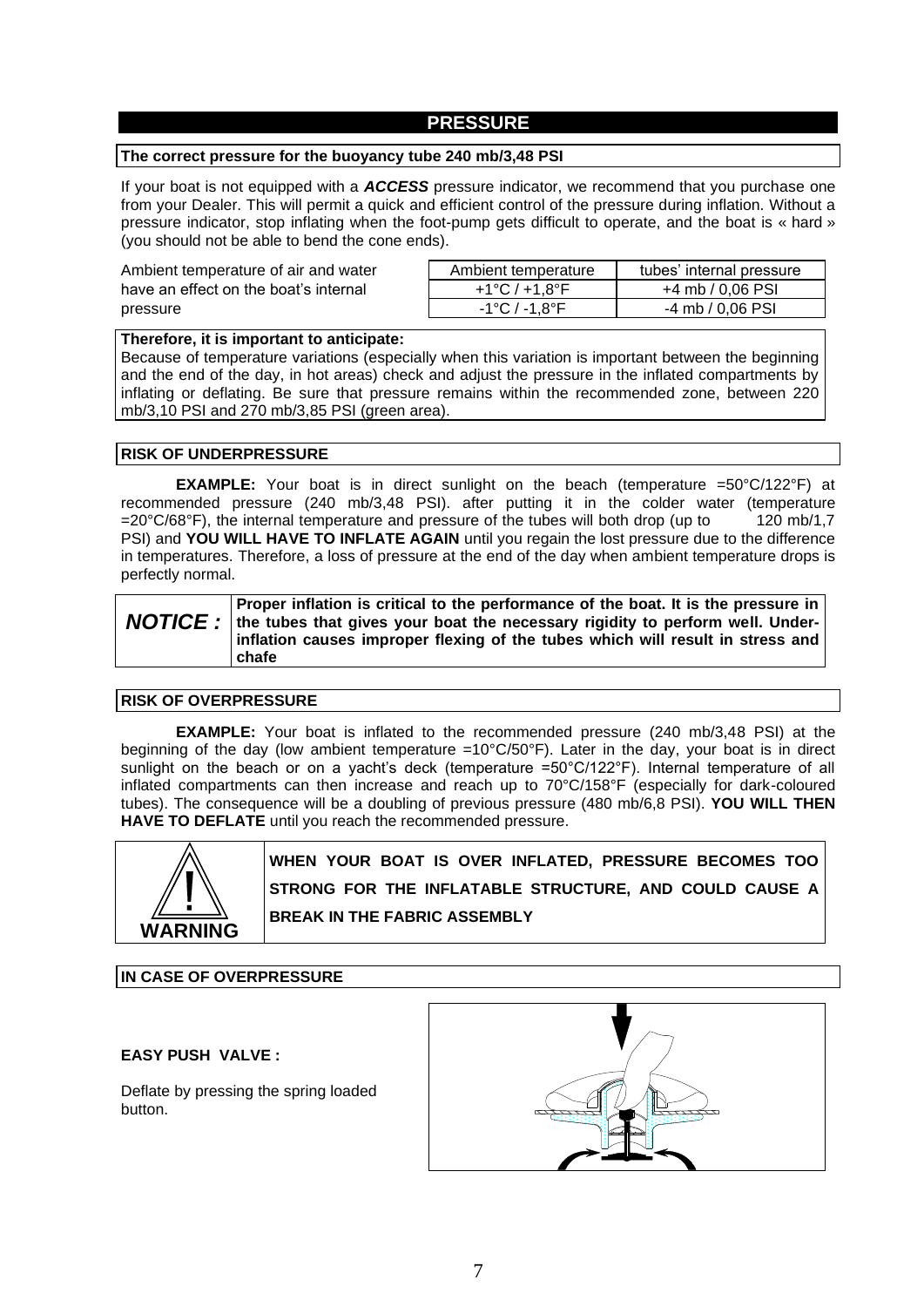### **DEFLATING / FOLDING THE BOAT**

- 1. **Deflate** the boat.
- 2. **Replace** the valve protections.
- 3. **Remove** paddles and equipment.
- 4. **Remove** the floorboard and keel.
- 5. **Empty** the boat of all water and sand by opening the self-bailers, dry it.
- 6. **Fold in** the 2 sides of the main buoyancy tube (A), fold the cones onto the transom, then **roll up** the boat around the transom (C). Start again if you feel there is still some air left in the tubes.





**Stow** the boat in its bags as follows (D):

**. In the first bag**, stow the floorboard sections and keel, **in the second** the buoyancy tube.

- **. Close** the bag and fasten the two front straps.
- **. Tighten** the side ropes (make sure that all equipment stays inside).
- **. To finish,** store the foot-pump in the front pocket.

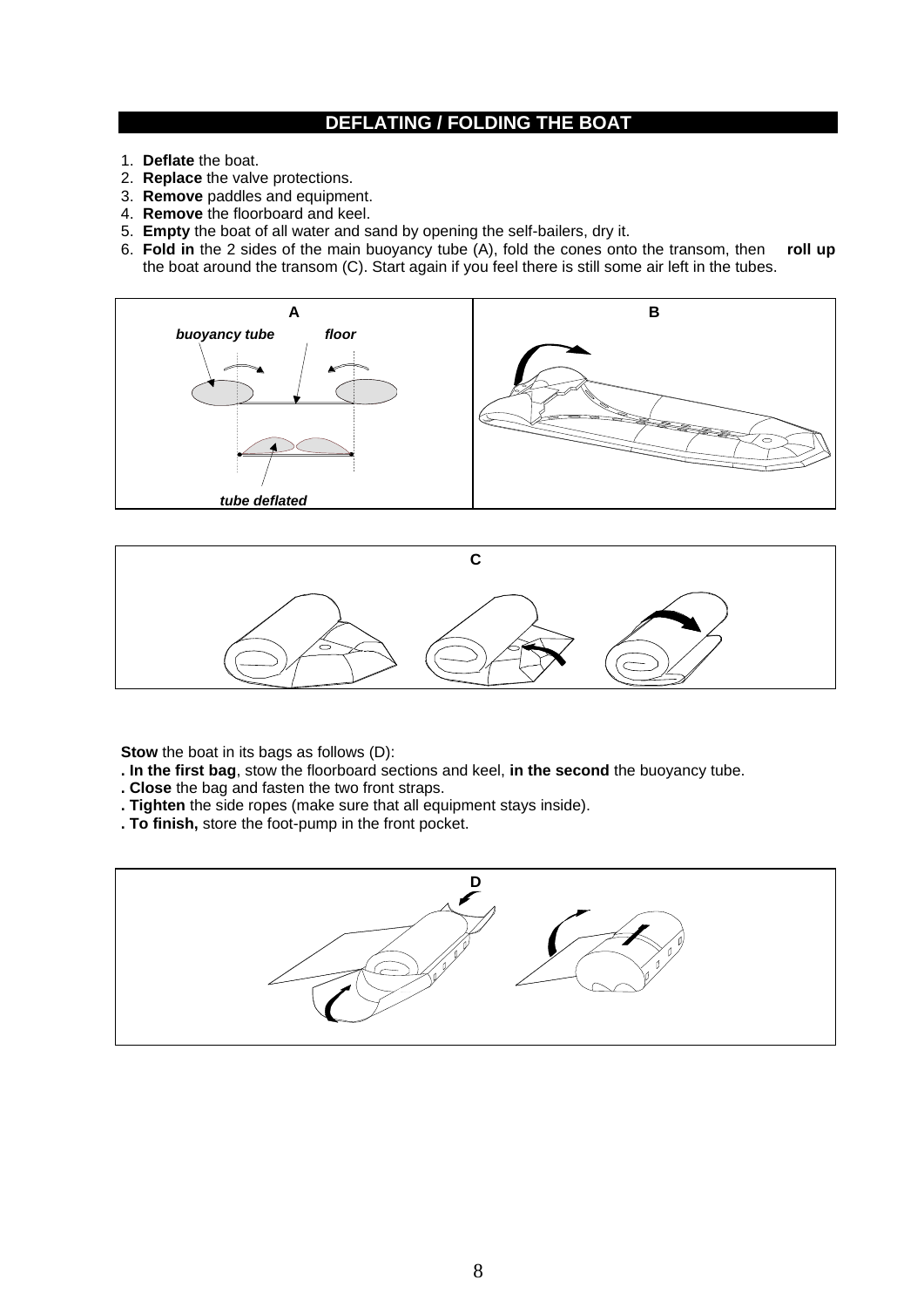| Commando |                                                                  | C <sub>3</sub><br>C <sub>4</sub> |         | C <sub>5</sub> |  |  |
|----------|------------------------------------------------------------------|----------------------------------|---------|----------------|--|--|
|          | Dimensions - Dimensions - Dimensioni - Abmessungen - Dimensiones |                                  |         |                |  |  |
|          | (m)                                                              | 3.80                             | 4.30    | 4.70           |  |  |
|          | (ft)                                                             | 12' 6''                          | 14'1''  | 15' 5''        |  |  |
|          | (m)                                                              | 2.50                             | 3.00    | 3.20           |  |  |
|          | (ft)                                                             | 8'2''                            | 9'10"   | 10'6''         |  |  |
|          | (m)                                                              | 1.75                             | 1.75    | 1.90           |  |  |
| ベスナ      | (ft)                                                             | $5'$ $9''$                       | $5'$ 9" | 6'3''          |  |  |
|          | (m)                                                              | 0.84                             | 0.84    | 0.90           |  |  |
| رحلخت    | (ft)                                                             | 2'9''                            | 2'9''   | 2' 11''        |  |  |
| Ø        | (m)                                                              | 0.455                            | 0.455   | 0.500          |  |  |
|          | (fť                                                              | 1'6''                            | 1'6''   | 1' 8''         |  |  |

### **DESCRIPTION - BESCHREIBUNG - DESCRIZIONE - DESCRIPCIÓN**

|    |              |  | Certification - Categoria de concezione - Auslegungskategorie - Certificación |
|----|--------------|--|-------------------------------------------------------------------------------|
| IŒ | (2013/53/EU) |  |                                                                               |

 $\Gamma$ 

| Capacité - Capacity - Capacità - Kapazität - Capacidad |                   |      |      |      |  |
|--------------------------------------------------------|-------------------|------|------|------|--|
| $T/T$ (ISO 14946)                                      |                   | 6    |      | 9    |  |
| Maximum                                                | Kg*               | 660  | 750  | 940  |  |
|                                                        | $\mathsf{lb}.^*$  | 1455 | 1653 | 2072 |  |
|                                                        | Kg **             | 83   | 97   | 113  |  |
|                                                        | $\mathsf{lb.*}^*$ | 183  | 214  | 249  |  |
|                                                        |                   | 3    | 3    | 4    |  |

|         | Motorisation - Outboard data - Motorizzazione - Außenbordmotor - Motorización |          |          |     |  |
|---------|-------------------------------------------------------------------------------|----------|----------|-----|--|
|         | ‡S                                                                            | <u>s</u> | <u>s</u> |     |  |
|         | Medium CV***                                                                  | 25       | 30       | 40  |  |
|         | Medium <b>kW</b> ***                                                          | 19       | 22       | 30  |  |
|         | Maximum CV***                                                                 | 40       | 50       | 60  |  |
|         | Maximum <b>kW</b> ***                                                         | 30       | 38       | 45  |  |
|         | kg                                                                            | 98       | 115      | 128 |  |
| Maximum | _bs                                                                           | 216      | 254      | 287 |  |

### **Encombrement - Storage dimensions - Ingombro - Packmaße - Dimensiones**

| $\overline{\mathsf{C}}$<br>ã |   | a | 1.15 | 3'9'' | 1.20 | 3'11'' | 1.30 | 4'3'' |
|------------------------------|---|---|------|-------|------|--------|------|-------|
|                              |   | b | 0.55 | 1'9'' | 0.55 | 1'10'' | 0.54 | 1'9'' |
|                              |   | C | 0.30 |       | 0.30 |        | 0.32 | 1'1'' |
|                              |   | a | 0.98 | 3'3'' | 0.98 | 3'3''  | 1.28 | 4'2'' |
|                              | າ | b | 0.55 | 1'10" | 0.55 | .10"   | 0.66 | 2'2'' |
| ັບ                           |   | C | 0.15 | 6"    | 0.15 | 6"     | 0.22 | 9"    |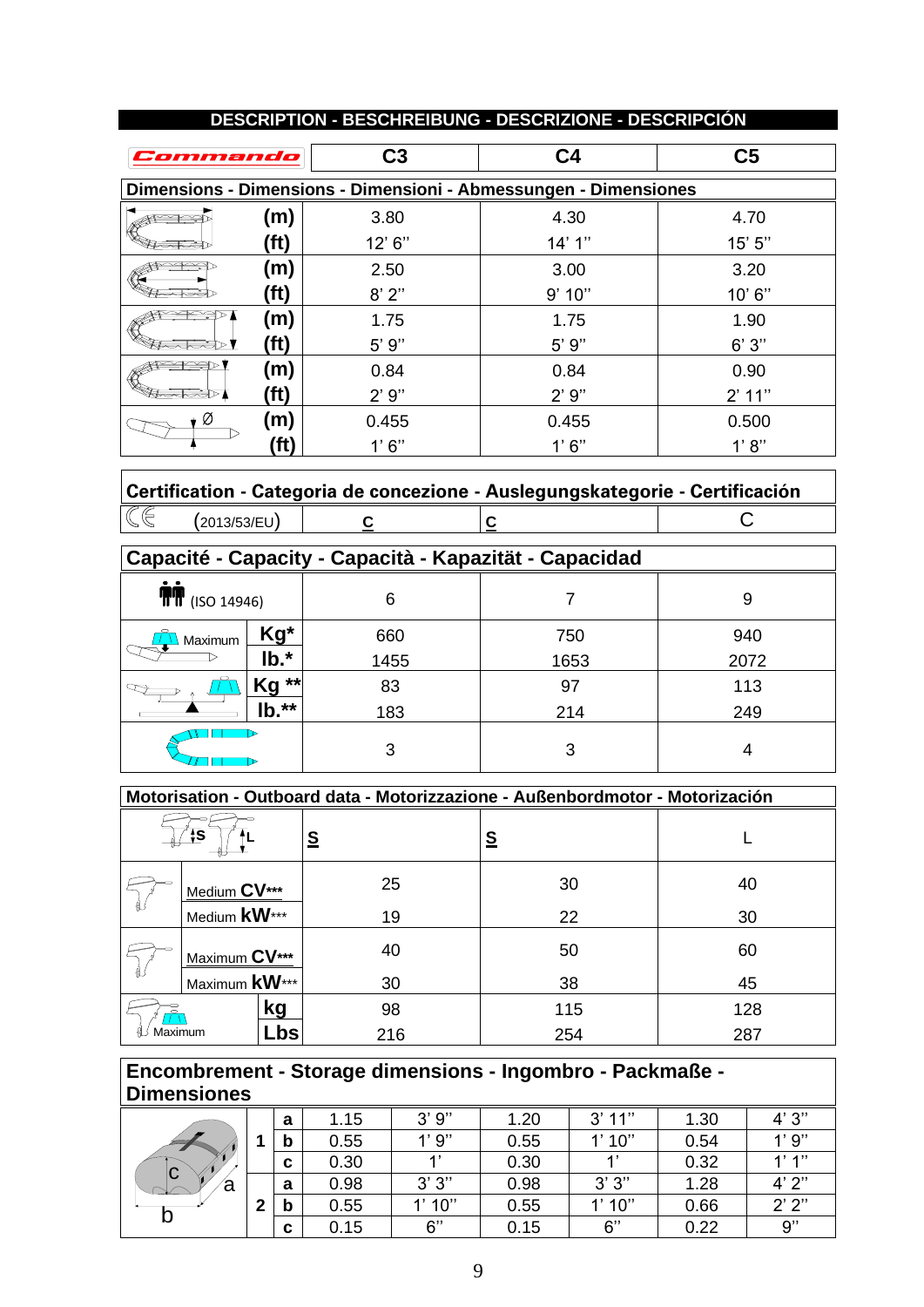### **DESCRIPTION - DESCRIZIONE - BESCHREIBUNG - DESCRIPCIÓN**

| <b>NOTE:</b><br><b>NOTICE:</b><br>NOTA :<br>HINWEIS: | Toutes les mesures indiquées sont susceptibles de varier de +/- 3%<br>All dimensions indicated have a tolerance of $+/-3\%$<br>Tutte le dimensioni indicate hanno una tolleranza del +/- 3%<br>Alle angegebenen Abmessungen haben eine Toleranz von +/- 3%.<br>Todas las dimensiones tienen una tolerancia de +/- 3%<br>Poids, weigth, peso, Gewicht, peso: +/- 5% |
|------------------------------------------------------|--------------------------------------------------------------------------------------------------------------------------------------------------------------------------------------------------------------------------------------------------------------------------------------------------------------------------------------------------------------------|

The maximum payload has been calculated according to ISO standards. Operating at or near maximum payload is only advised in calm water and at reduced speeds. \*\* The weights indicated do not include any accessories

\*\*\*The spread of engine sizes corresponds to the efficient use of the boat with an average load. The minimum power is exploitable in relaxed activities, such as fishing, while the maximum recommended power is destined for performance activities such as water-skiing.

 Where the maximum power exceeds the recommended power it must be treated with extreme care.

\* La charge maximale autorisée a été calculée selon la norme ISO. Il est recommandé de naviguer avec précaution lorsque le bateau est chargé au maximum.

\*\* Poids indiqués hors accessoires

\*\*\*Les puissances conseillées correspondent à une exploitation optimale des capacités du bateau pour une charge moyenne. Selon l'utilisation, vous choisirez la puissance maximale (ski nautique) ou minimale (pêche, promenade).

 Utilisez la puissance maximale autorisée avec une extrême prudence (voir Tome 1 du manuel chapitre "Conseils de navigation").

La portata massima autorizzata è calcolata in conformità alla normativa ISO. In condizioni di massimo carico si raccomanda di navigare con particolare prudenza.

\*\* Pesi s'intendono accesori esclusi

\*\*\*Le potenze suggerite corrispondono ad uno sfruttamento ottimale delle capacità del battello, in condizioni medie di carico. In funzione del tipo di utilizzo prevalente, potrà essere preferita la motorizzazione massima (sci nautico) o minima (pesca, impiego famigliare).

La potenza massima autorizzata deve essere sfruttata con prudenza.

Die zulässige Nutzlast wurde gemäß ISO-Normen berechnet. Fahren mit oder nahe der zulässigen Nutzlast ist nur empfehlenswert in ruhigem Wasser und mit reduzierter Geschwindigkeit.

\*\* Die Gewichtsandgaben beinhalten kein Zubehör

\*\*\*Die Bandbreite der Motorleistung entspricht einer optimalen Nutzung des Bootes bei durchschnittlicher Zuladung. Die minimale Motorleistung ist für entspannende Tätigkeiten wie Angeln, während die maximal empfohlene Motorleistung für hohe Fahrleistung wie Wasserski bestimmt ist.

 Ist die zulässige Motorleistung größer als die empfohlene, muß mit äußerster Vorsicht gehandelt werden.

La carga máxima autorizada se ha calculado según la norma ISO. Se recomienda navegar con precaución cuando la embarcación esté cargada al máximo.

\*\*Pesi s'intendono accesori esclusi

\*\*\*Las potencias aconsejadas corresponden a una explotación óptima de las capacidades de la embarcación para una carga media. Según la utilización, escogerá la potencia máxima (esquí náutico) ó mínima (pesca, paseo).

Utilice la potencia máxima autorizada con extrema prudencia.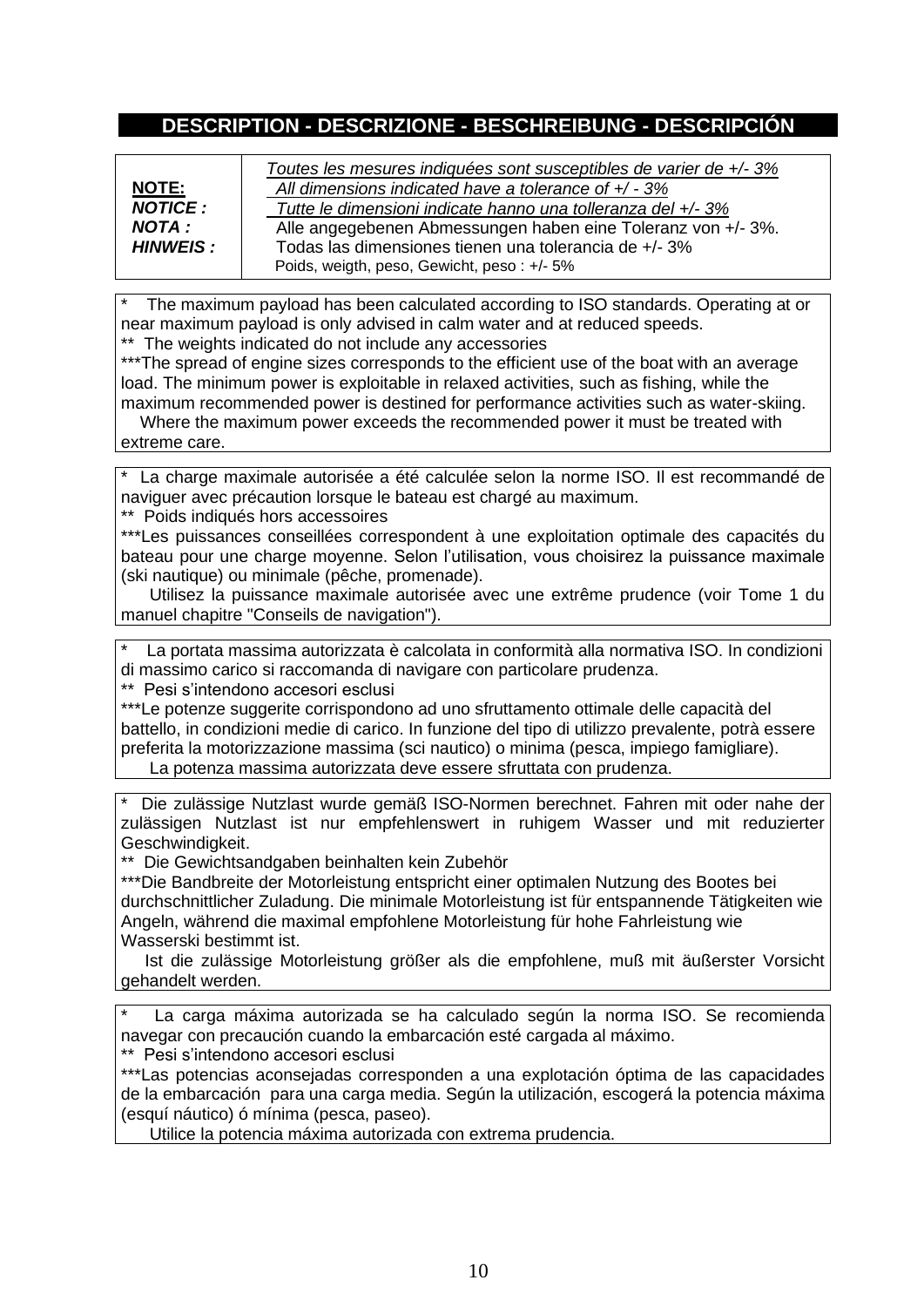# **DESCRIPTION - DESCRIPTION - DESCRIZIONE BESCHREIBUNG - DESCRIPCION**

|                | <b>Français</b>                                 | <b>English</b>                     | <b>Italiano</b>                                               | <b>Deutsch</b>                                          | <b>Español</b>                         |
|----------------|-------------------------------------------------|------------------------------------|---------------------------------------------------------------|---------------------------------------------------------|----------------------------------------|
|                |                                                 |                                    |                                                               |                                                         |                                        |
| 1              | Anneau<br>intérieur                             | Internal<br>ring                   | anelli<br>interno                                             | ringe                                                   | Anilla<br>interior                     |
| $\overline{2}$ | saisine                                         | Safety<br>grab-line                | Cima<br>tientibene                                            | Sicherheitsleinen                                       | guirnalda                              |
| 3              | tableau<br>arrière                              | transom                            | specchio<br>di poppa                                          | Heckspiegel                                             | Tabla<br>popa                          |
| 4              | Cône<br>arrière                                 | cone                               | coni                                                          | Heckkonen                                               | cono                                   |
| 5              | renfort<br>de cône                              | reinforced cone<br>end             | coni di poppa<br>rinforzati                                   | Verstärkte<br>Heckkonen                                 | reforzado de<br>cono                   |
| 6              | Pré équipement<br>pour roues de<br>mise à l'eau | launching wheels<br>fitting kit    | predispisizione<br>per ruote di<br>alaggio                    | Aufnahme-<br>vorrichtung für<br>Heckräder               | pre-equipo de<br>ruedas de<br>botadura |
| 7              | vide vite                                       | self bailer                        | autovuotanti                                                  | selbstlenzende<br>Ventile                               | desagües                               |
| 8              | ralingue                                        | Lacing<br>cuff                     | ralinga                                                       | Sülrand                                                 | ralinga                                |
| 9              | guide de quille                                 | keel block                         | guide de chiglia                                              | kiels fürungen<br>überprüfen                            | guia de quilla                         |
| 10             | poignée de<br>portage                           | carrying handle                    | maniglie de<br>transporto                                     | Tragegriffe                                             | asa de transporte                      |
| 11             | valve de<br>gonflement<br>flotteur              | main buoyancy<br>tube valve        | valvola di<br>gonfiaggio<br>tubolari                          | Ventile<br>(Schauchköper)                               | válvula flotador<br>principal          |
| 12             | Quille<br>rigide                                | keel                               | chiglia                                                       | kiel                                                    | quilla                                 |
| 13             | Plancher                                        | floorboard                         | pagliolato                                                    | Bodensystem                                             | enjaretado                             |
| 14             | profil rail                                     | tie-down rail                      | ralinga per<br>fissagio dei<br>carichi                        | Profilschienen                                          | perfil rail                            |
| 15             | Longeron                                        | stringer                           | longheroni                                                    | Längsholme                                              | larguero                               |
| 16             | anneau de<br>levage                             | davit lifting ring                 | golfari di<br>sollevamento                                    | Davit-Hubösen                                           | anilla de izado                        |
| 17             | poignée avant                                   | bow<br>handle                      | maniglia<br>anteriore                                         | <b>Buggriff</b>                                         | asa delantera                          |
| 18             | bande antiragage<br>déflectrice                 | spray deflecting<br>rubbing strake | bottaccio di<br>protezione con<br>profilo a goccia<br>d'acqua | Spritzwasser-<br>zbweisende<br>Rundum-<br>Scheuerleiste | perfil defensa<br>antisalpicaduras     |
| 19             | anneau de<br>remorquage                         | towing ring                        | anelli di rimorchio                                           | Schleppringe                                            | anilla de arrastre                     |
| 20             | tableau arrière                                 | transom                            | specchio<br>di poppa                                          | Heckspiegel                                             | tabla popa                             |
| 21             | plaque support<br>moteur<br>aluminium           | aluminium engine<br>support plate  | piastra porta<br>motore in<br>aluminio                        | alu-<br>Motordruckplatte                                | placa soporte<br>motor en<br>aluminio  |
| 22             | support hampe                                   | mast support                       | Flaggenstock mit<br>Wimpel                                    | asta<br>portabandiera                                   | mástil y banderín                      |
| 23             | taquet tableau<br>arrière                       | retaining batten                   | tassello                                                      | Beiden<br>Niederhalter                                  | cuña                                   |